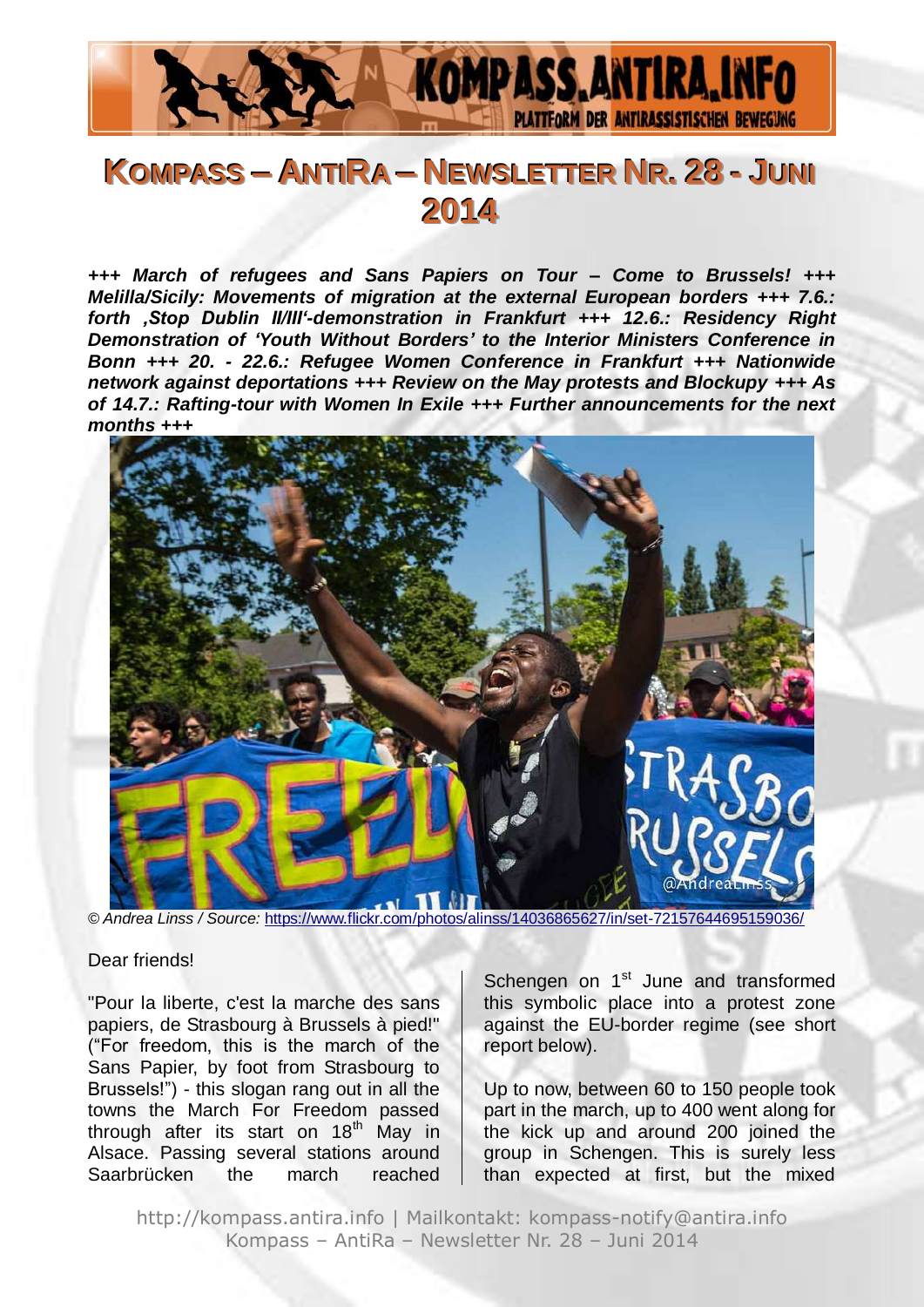

composition of the group brings together various experiences: During the first two week, refugees from the Oranienplatz in Berlin and a delegation from Tunesia, selforganized protesters and supporters from different cities and countries have grown together to a power-team and this ambitious project – see also [http://freedomnotfrontex.noblogs.org](http://freedomnotfrontex.noblogs.org/) – keeps on deserving all our solidarity.



Doesn't this march represent the transnational political tip of a socio-political iceberg? On 28<sup>th</sup> May hundreds of migrants attacked once more the fences of Melilla – see an impressive video here [http://www.tagesschau.de/ausland/melilla](http://www.tagesschau.de/ausland/melilla-ansturm100.html)[ansturm100.html](http://www.tagesschau.de/ausland/melilla-ansturm100.html) – and only two days later 3.000 Boat people reached Sicily within 24 hours. Already up to now (beginning of June) - which only the start of "season" more migrants reached Italy than in the whole year of 2013! This is the context in which the march takes place and on which it directly refers with it's solidarity statements and actions (as the 1<sup>st</sup> June in Schengen).

Additionally, new protest flares up across Europe. In May there have been insurrections in several British deportation prisons and demonstrations against detention in Debrecen and Bologna,

#### All the best, the Kompass-Crew Contact: [kompass-notify@antira.info](mailto:kompass-notify@antira.info)

Afghan refugees protesting for their rights with an hunger strike in Ankara and in

Calais the situation for transmigrants is getting worse due to evacuations; a new hunger strike of an non-citizen-group in Berlin, demonstrations against Dublin II/III in Frankfurt, protest camps in Hannover and several Bavarian towns, a Sit-In by 'Lampedusa in Hamburg' (see short reports and further links below): As well in Germany the Refugee protests keep moving.

Can we succeed to generate further dynamics, a stronger mobilization and more public attention out of the march? Now during the coming days in Luxembourg where it will encounter the EU-Interior Ministers and also from the 20<sup>th</sup> June on in Brussels, where an action week is going to be prepared? For the  $26<sup>th</sup>$ June on the occasion of the EU-summit of the heads of governments we a planning a major demonstration and a countersummit on migration and a conference focusing on transnational perspectives is scheduled for the  $27<sup>th</sup>$  and  $28<sup>th</sup>$  June. Get mobilized and come to Brussels!

[http://kompass.antira.info](http://kompass.antira.info/) was established in 2011 as a survey of and a platform for information on the antiracist movement. It aims at comprehensively presenting the manifold antiracist initiatives and their complex spectrum, also to facilitate access to the subject for the newly interested. This monthly newsletter is, apart from the website, another attempt to improve the continuous process of networking and broadening the movement. We are also happy to publish announcements and short reports about<br>vour mobilisations and actions your mobilisations and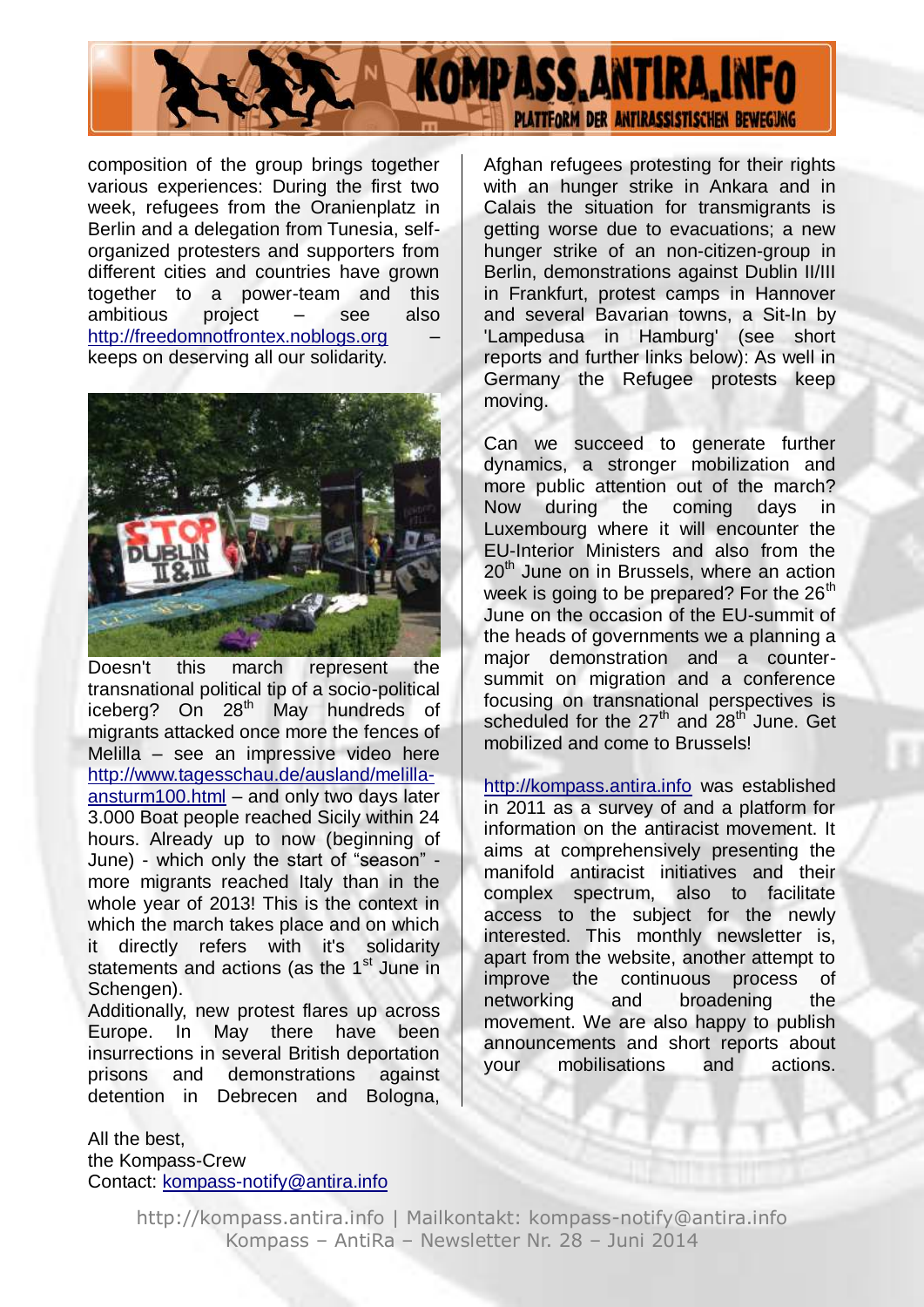

#### **ACCTTIIOONNSS AANNDD DDAATTEESSIINN JUUNNEE::**

**7 th June in Frankfurt: Fourth demonstration of the self-organized refugees in Rhine-Main against Dublin II/III – 2:30 pm. at Roßmarkt**

Led by self-organized refugees mostly from Eritrea and Somalia, more than 200 people participated in a very atmospheric demonstration against the Dublin-deportations at Frankfurt Airport on 8<sup>th</sup> May. Under the name of "Refugees 4 Change" (RE4CH) they call out on their fourth demonstration in the city center of Frankfurt on  $7<sup>th</sup>$  June.

"How much longer do we have to protest for our rights? Is there any justice? Who will answer our call? We have been tired for years, but we are still fighting for our rights. Why are we being marginalized and discriminated? What is the meaning of democracy? When we were in our countries of origin, we knew the difference between democracy and dictatorial regimes. Today, when we analyze the great European Union, things are a lot more complicated. We hope that there will be an end to our suffering soon. Because we believe that helpless refugees should not be persecuted or punished in democratic countries. Stop deporting hopeless refugees to the lawless countries inside the European Union. Stop the racist Dublin II and III regulations."

Contact and the entire call can be found here: 0152/15829842 / [rifugiati.milano@gmail.com](mailto:rifugiati.milano@gmail.com) / <http://refugeesforchange.wordpress.com/> [www.facebook.com/refugees4change](http://www.facebook.com/refugees4change)

#### **12.06.2014 in Bonn: Protests against the strengthening of immigration laws on the occasion of the Interior Ministers Conference**

 $11<sup>th</sup>$  to  $14<sup>th</sup>$  June 2014: Young refugees organize a protest program and elect the 'Deportation Minister 2014'. We demand: Right of residence instead of extension of detentions and prohibitions of entry, stay and work.

On the occasion of the Interior Ministers Conference in Bonn Youth Without Borders and their allies protest against the planned strengthening of immigration laws. The demonstration on this issue with nationwide mobilization will take place on  $12<sup>th</sup>$  June at 5 pm. at Münsterplatz. The motto: "Welcome-culture! Right of residence for EVERYBODY, immediately!" The 'Deportation Minister 2014' will be elected during the demonstration. The entire call (in German) and the program can be seen on [www.jogspace.net](http://www.jogspace.net/) or by contacting Youth Without Borders [\(presse@jogspace.net\)](mailto:presse@jogspace.net).

### **20th June to 22th June 2014 in Frankfurt: Second CARAVAN Refugee Women's Conference**

United against isolation! For a life of solidarity, freedom and self-determination. Call in several languages see<http://thecaravan.org/node/4081> Program:

Friday, 20<sup>th</sup> June: Demonstration in memory of Christy Omordion Schwundeck; Saturday,  $21^{th}$  June :

Morning: Inputs on the struggles in the countries of origin, female specific reasons for leaving the country, children in the country of origin

Afternoon: Why is self-organization necessary? Afterwards: Cultural program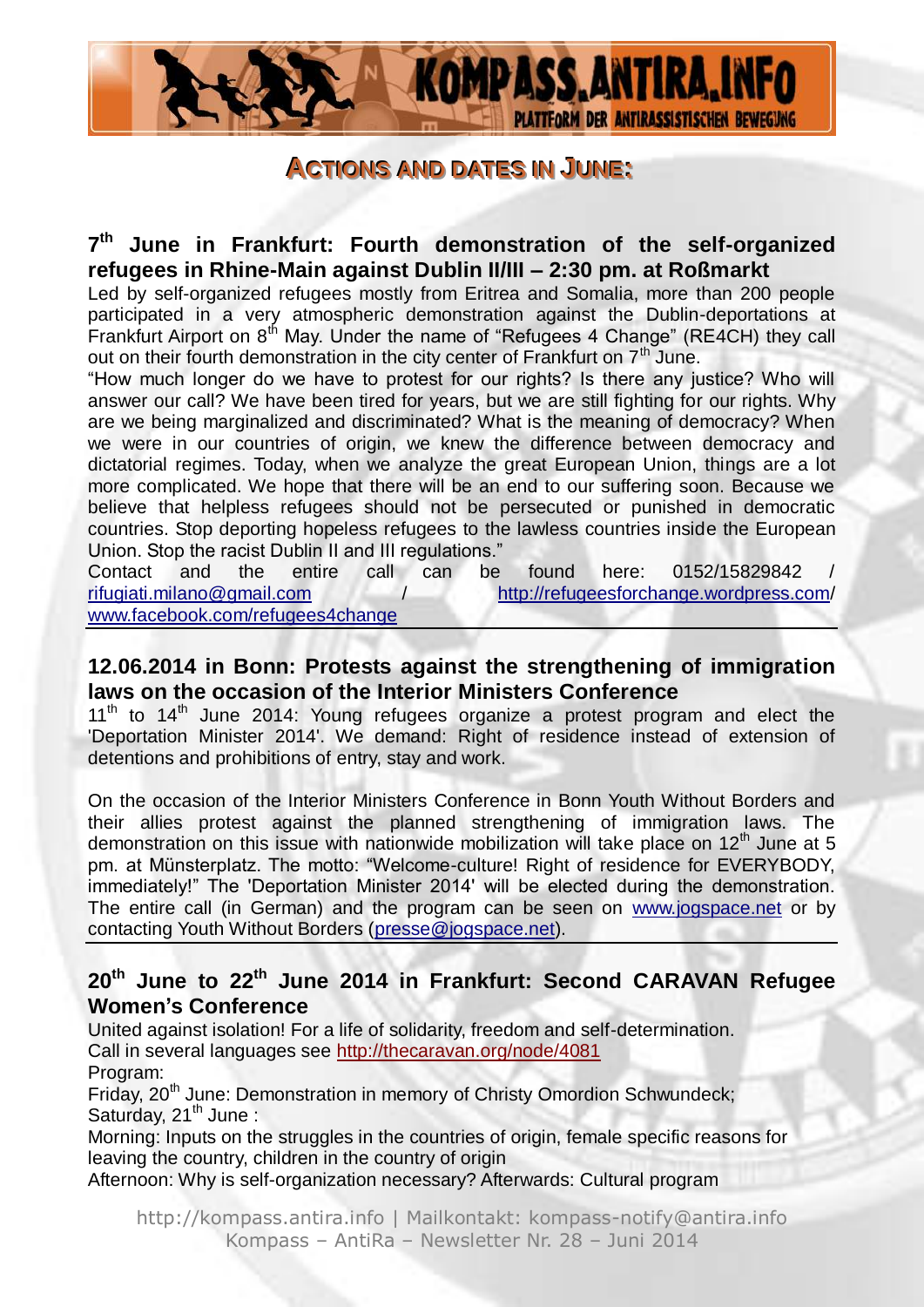

Sunday, 22<sup>th</sup> June: How can we strengthen our women struggles? If you want to participate in the preparation and organization of the conference, please contact us: [woman@thecaravan.info](mailto:woman@thecaravan.info) 

## **ARREEVVIIEEWWOONN MMEEEETTIINNGGSSAANNDD PPRROOTTEESSTTSSIINN MAAYY::**

#### **Nationwide networking against deportation**

Recently in several towns new groups were established, who want to deal with inhibitting deportations and the situation in deportation prisons in a concrete way. The massive wave of Dublin-deportations, but also the hard-to-tackle practice of the charter deportations raised new challenges to the protest against deportations. Thus there is a need to connect supraregionally the existing initiatives against deportations with the aim to sustainably exchange experiences and practices, to coordinate requests of affected people and to strengthen the structures. During a first network meeting against deportations at the beginning of May groups from Berlin, Frankfurt, Munich (München), Würzburg, Dresden, Regensburg and Vienna (Wien) decided to reorient and extend the existing structures. To do so it is strongly necessary that more interested groups at the crucial places of the deportation regime (Düsseldorf, Freiburg,…) agree to become part of the network! Furthermore, a decentralised action day against deportation prisons and airports was agreed on for the upcoming autumn. A follow-up meeting of the network will take place in the end of August at the NoDeportationCamp in Eisenhüttenstadt. Join! In case of questions you can contact [vga@antira.info](mailto:vga@antira.info)

### **Blockupy – May of Solidarity – Europe-wide action days from May 15th to May 25th**



""Loud, colourful, best atmosphere: More than 10,000 people protest in four german cities - Berlin, Düsseldorf, Hamburg and Stuttgart – with active Blockupy protest against the authoritarian european regime of crisis. In Rome, Madrid and other european cities there is thousands participating in the protests today, too. These protests are part of the European Actiondays "Solidarity beyond Borders – for Democracy from below". In 13 countries there are further protests and actions planned agains the austerity policy of troika of EU, ECB and IMF. Blockupy is a part of this transnational cross-border protest..."

This is how Blockupy coordination´s press release from the 17th may, the main actionday, starts like. Here you will find more [https://blockupy.org](https://blockupy.org/)

Here you can find some summaries of actions regarding migration topics:

[https://blockupy.org/3701/17-18-5-blockupy-deportation-airport-erster](https://blockupy.org/3701/17-18-5-blockupy-deportation-airport-erster-grenzueberscheitung-des-march-for-freedom-proteste-in-bolognagsfreiheit-und-bleiberecht-fuer-alle-erste-grenzueberschreitung/)[grenzueberscheitung-des-march-for-freedom-proteste-in-bolognagsfreiheit-und](https://blockupy.org/3701/17-18-5-blockupy-deportation-airport-erster-grenzueberscheitung-des-march-for-freedom-proteste-in-bolognagsfreiheit-und-bleiberecht-fuer-alle-erste-grenzueberschreitung/)[bleiberecht-fuer-alle-erste-grenzueberschreitung/](https://blockupy.org/3701/17-18-5-blockupy-deportation-airport-erster-grenzueberscheitung-des-march-for-freedom-proteste-in-bolognagsfreiheit-und-bleiberecht-fuer-alle-erste-grenzueberschreitung/)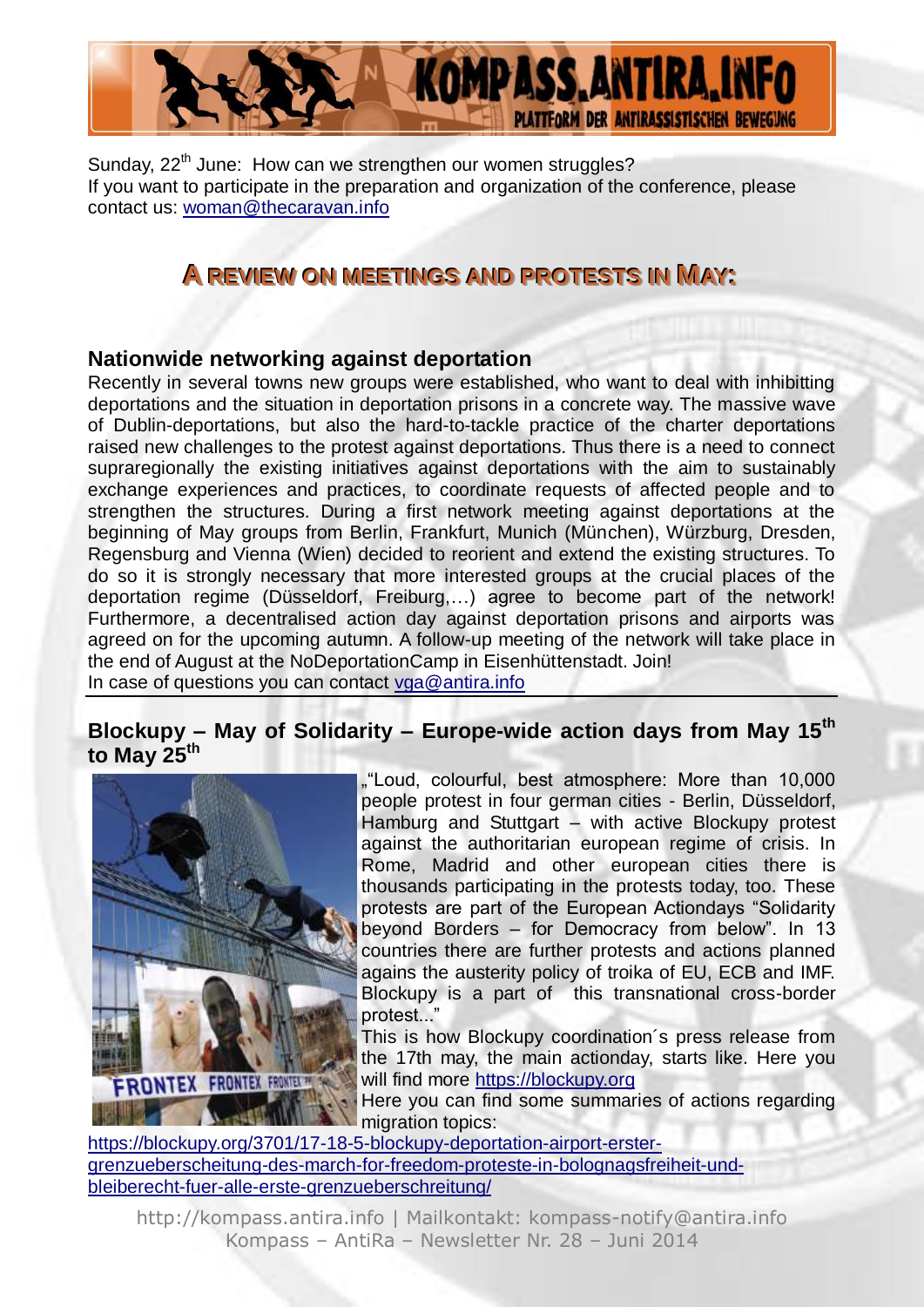

At last a link to an international page with further reports: [http://mayofsolidarity.org](http://mayofsolidarity.org/)

### **Strasbourg, Saarbrücken, Schengen – short glimpses of the March for Freedom**





There are about 300 to 400 participants when the March for Freedom starts in Kehl to Strasbourg on the 18.5.. The first border crossing occurs without any problems. Here you find a good tv-report: [http://info.arte.tv/de/fluchtlinge-marsch-gegen-die-festung](http://info.arte.tv/de/fluchtlinge-marsch-gegen-die-festung-europa)[europa](http://info.arte.tv/de/fluchtlinge-marsch-gegen-die-festung-europa)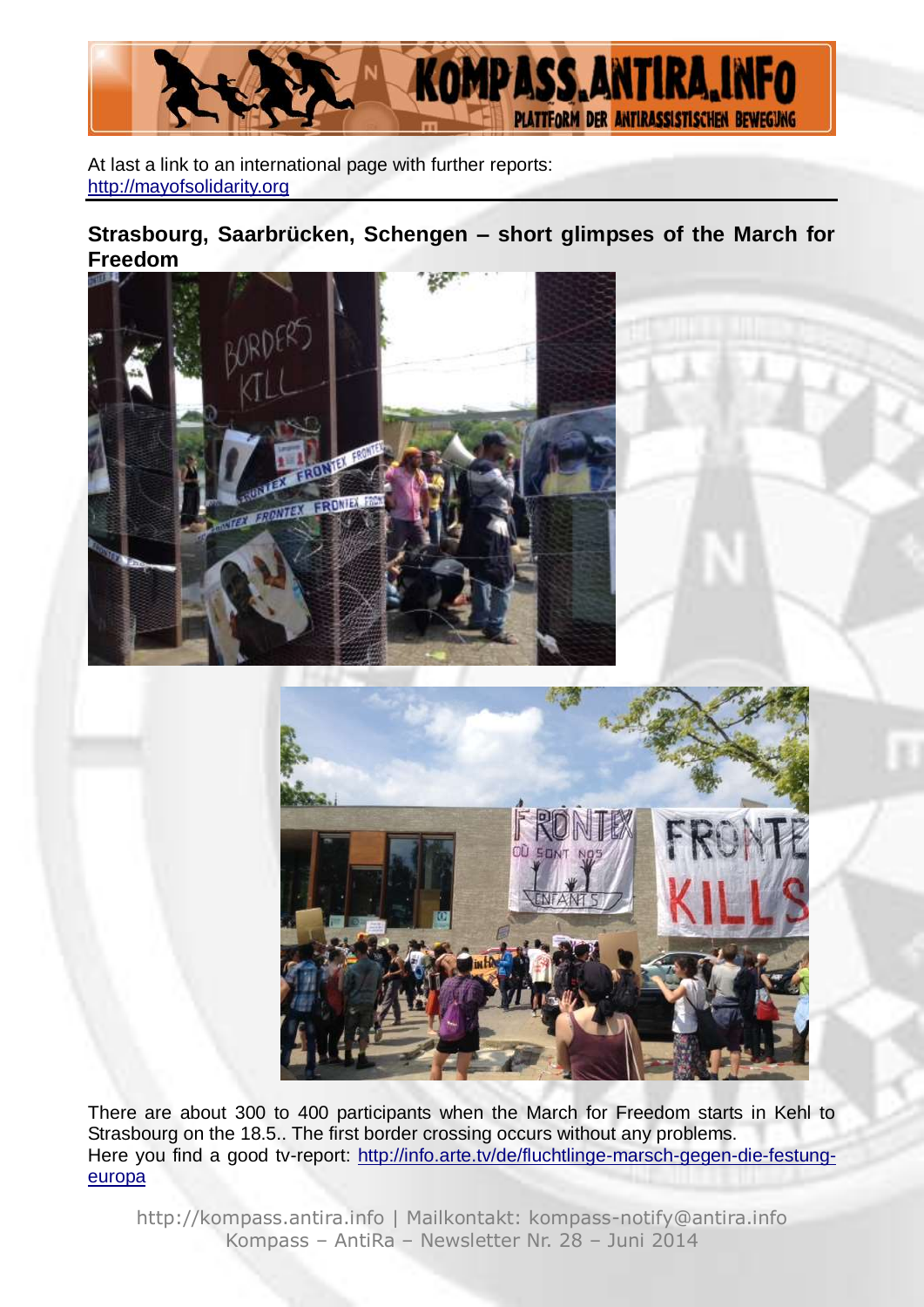

Collected information about the march for freedom and about the stations in Saarbrücken



you can find on the page of Flüchtlingsrat Saarland:

[http://www.asyl-](http://www.asyl-saar.de/sonderseiten/protestmarsch.html)

[saar.de/sonderseiten/prot](http://www.asyl-saar.de/sonderseiten/protestmarsch.html) [estmarsch.html](http://www.asyl-saar.de/sonderseiten/protestmarsch.html) and a worth seeing video from Saarland-News: [http://m.youtube.com/wat](http://m.youtube.com/watch?v=glFto6UOWm8&feature=youtu.be) [ch?v=glFto6UOWm8&fe](http://m.youtube.com/watch?v=glFto6UOWm8&feature=youtu.be) [ature=youtu.be](http://m.youtube.com/watch?v=glFto6UOWm8&feature=youtu.be)

On June 1st, like already mentioned in the beginning, the symbolic area Schengen was transformed into a protestzone by crossing the river Mosel by rubber boat, by redesigning

local monuments as well as by occupying the rooftop and besieging the Schengen-Museum. Pics and reports about this, about earlier and upcoming actions: <http://freedomnotfrontex.noblogs.org/>

Donations are more than welcome – please make a money tranfer to: "Protest March for Freedom", bank account number: 106028977 BLZ 17092404 Volksbank Fürstenwalde Contact: [freedomnotfrontex@riseup.net](mailto:freedomnotfrontex@riseup.net)

#### **Refugee Protests in Hannover**

Since 24<sup>th</sup> of May 2014 refugees are protesting in Hannover against their living conditions in Niedersachsen and for their rights. On wednesday May  $28<sup>th</sup>$  cops evicted a part of the peaceful protestcamp. With regard to this one activist started a hungerstrike. Further demonstrations took place at the airport and at the deportation center to protest against the deportation of one activist in Spain. More actions are currently on the run. Further information:<http://ageeb1999.wordpress.com/>

### **Refugee Strikes in Bayern:**

Bayreuth :<https://www.facebook.com/RefugeeOberfrankenStrike> Nürnberg :<https://www.facebook.com/strikenuernberg?fref=ts> Würzburg : [https://www.facebook.com/pages/Solidarit%C3%A4t-mit-den-streikenden-](https://www.facebook.com/pages/Solidarität-mit-den-streikenden-Flüchtlingen-in-Würzburg-Unterfranken/230679037141236)[Fl%C3%BCchtlingen-in-W%C3%BCrzburg-Unterfranken/230679037141236](https://www.facebook.com/pages/Solidarität-mit-den-streikenden-Flüchtlingen-in-Würzburg-Unterfranken/230679037141236) Amberg :

<https://www.facebook.com/pages/Refugeestreikamberg/1474354409450057?fref=ts>

### **Sit-In by 'Lampedusa in Hamburg'**

http://kompass.antira.info | Mailkontakt: kompass-notify@antira.info Another 'Lampedusa in Hamburg'-demonstration was hold as a Sit-In at Rathausplatz. The

Kompass – AntiRa – Newsletter Nr. 28 – Juni 2014